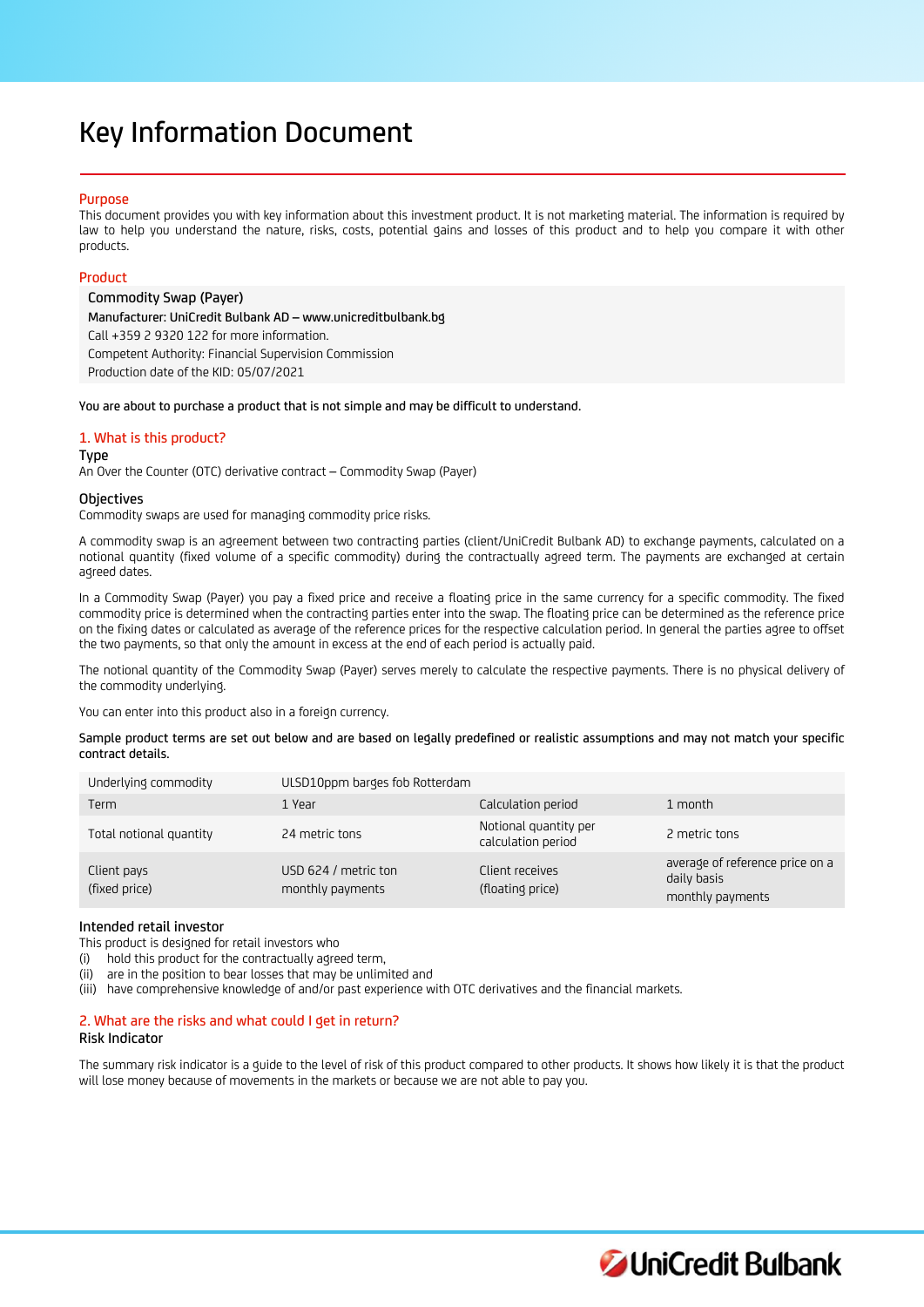We have classified this product as 7 out of 7, which is the highest risk class.



Be aware of currency risk. You may pay and/or receive payments in a different currency, so the final return you will get depends on the exchange rate between the two currencies. This risk is not considered in the indicator shown above.

In some circumstances you may be required to make payments to pay for losses. The total loss you may incur may be significant.

This product does not include any protection from future market performance so you could incur significant losses.

#### Performance Scenarios

Market developments in the future cannot be accurately predicted. The scenarios shown are only an indication of some of the possible outcomes based on recent returns. Actual returns could be lower.

#### Notional quantity 24 metric tons

| <b>Scenarios</b>      |                                            | 1 Year<br>(Recommended<br>holding period) |
|-----------------------|--------------------------------------------|-------------------------------------------|
| Stress scenario       | What you might get back or pay after costs | USD -11,819                               |
|                       | Average return/loss each year              | $-81.74%$                                 |
| Unfavourable scenario | What you might get back or pay after costs | USD -3,684                                |
|                       | Average return/loss each year              | $-25.48%$                                 |
| Moderate scenario     | What you might get back or pay after costs | <b>USD-350</b>                            |
|                       | Average return/loss each year              | $-2.42%$                                  |
| Favourable scenario   | What you might get back or pay after costs | <b>USD 4,128</b>                          |
|                       | Average return/loss each year              | 28.55 %                                   |

This table shows the money you could get back or pay over the next 1 Year, under different scenarios, assuming a notional quantity of 24 metric tons. The scenarios shown illustrate how your investment could perform. You can compare them with scenarios of other products.

The scenarios presented are an estimate of future performance based on evidence from the past on how the value of this investment varies, and are not an exact indicator. What you get or pay will vary depending on how the market performs and how long you keep the product.

The stress scenario shows what you might get back or pay in extreme market circumstances, and it does not take into account the situation where we are not able to pay you.

The figures shown include all the costs of the product itself, but may not include all the costs that you pay to distributor. The figures do not take into account your personal tax situation, which may also affect how much you get back or pay.

#### 3. What happens if UniCredit Bulbank AD is unable to pay out?

Counterparties of derivative transactions are exposed to the risk that UniCredit Bulbank AD becomes unable to discharge its obligations under the transaction, for example in the case of an insolvency (inability to pay or overindebtedness) or in the case resolution measures are taken by an authority against the credit institution. Such a decision to take resolution measures can, for example, be taken if the assets of the institution are less than its liabilities, where it is unable or will, in the near future, be unable to pay its debts or other liabilities as they fall due, or where it requires extraordinary public financial support. Where resolution measures are taken, the competent resolution authority can decide on an early termination of the derivative transaction. In the case such early termination results in a claim of the counterparty against the credit institution, the decision of the resolution authority can lead to a partial or complete reduction of the principal amount of this claim or in a conversion of this claim in to equity (shares or other types of equity).

If UniCredit Bulbank AD does not fulfil its obligations connected with the product or is unable to pay, you can lose part of or the full payout or can suffer an unlimited loss. This product is not protected by any deposit guarantee scheme, legal or otherwise, or any other type of guarantee.

# 4. What are the costs?

The Reduction in Yield (RIY) shows what impact the total costs you pay will have on the performance of the product. The total costs take into account one-off, ongoing and incidental costs.

The amounts shown here are the cumulative costs of the product itself for the recommended holding period. The figures assume a notional